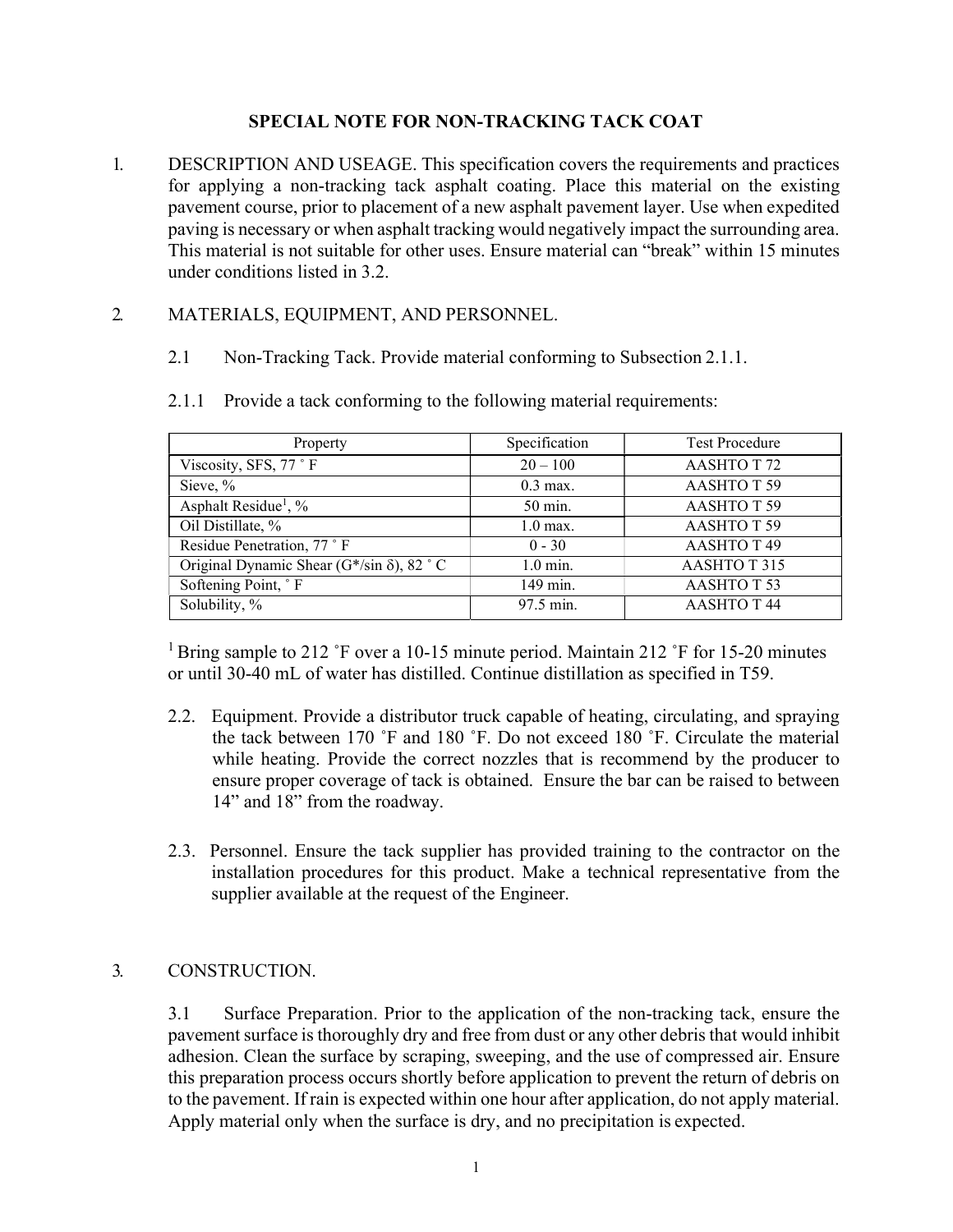3.2 Non-tracking Tack Application. Placement of non-tracking tack is not permitted from October  $1<sup>st</sup>$  to May  $15<sup>th</sup>$ . When applying material, ensure the roadway temperature is a minimum of 40°F and rising. Prior to application, demonstrate competence in applying the tack according to this note to the satisfaction of the Engineer. Heat the tack in the distributor to between  $170 - 180$  °F. After the initial heating, between  $170 - 180$  °F, the material may be sprayed between 165 ˚F and 180 ˚F. Do not apply outside this temperature range. Apply material at a minimum rate of 0.70 pounds (0.08 gallons) per square yard. Ensure full coverage of the material on the pavement surface. Full coverage of this material is critical. Increase material application rate if needed to achieve full coverage. Schedule the work so that, at the end of the day's production, all non-tracking tack is covered with the asphalt mixture. If for some reason the non-tracking tack cannot be covered by an asphalt mixture, ensure the non-tracking tack material is clean and reapply the non-tracking tack prior to placing the asphalt mixture. Do not heat material more than twice in one day.

3.3 Non-tracking Tack Certification. Furnish the tack certification to the Engineer stating the material conforms to all requirements herein prior to use.

3.4 Sampling and Testing. The Department will require a sample of non-tracking tack be taken from the distributor at a rate of one sample per 15,000 tons of mix. Take two 1 gallon samples of the heated material and forward the sample to the Division of Materials for testing within 7 days. Ensure the product temperature is between 170 and 180 °F at the time of sampling.

- 4. MEASUREMENT. The Department will measure the quantity of non-tracking tack in tons. The Department will not measure for payment any extra materials, labor, methods, equipment, or construction techniques used to satisfy the requirements of this note. The Department will not measure for payment any trial applications of non-tracking tack, the cleaning of the pavement surface, or furnishing and placing the non-tracking tack. The Department will consider all such items incidental to the non-tracking tack.
- 5. PAYMENT. The Department will pay for the non-tracking tack at the Contract unit bid price and apply an adjustment for each manufacturer's lot of material based on the degree of compliance as defined in the following schedule. Non-tracking tack will not be permitted for use from October  $1<sup>st</sup>$  to May  $15<sup>th</sup>$ . During this timeframe, the department will allow the use of an approved asphalt emulsion in lieu of a non-tracking tack product but will not adjust the unit bid price of the material. When a sample fails on two or more tests, the Department may add the deductions, but the total deduction will not exceed 100 percent.